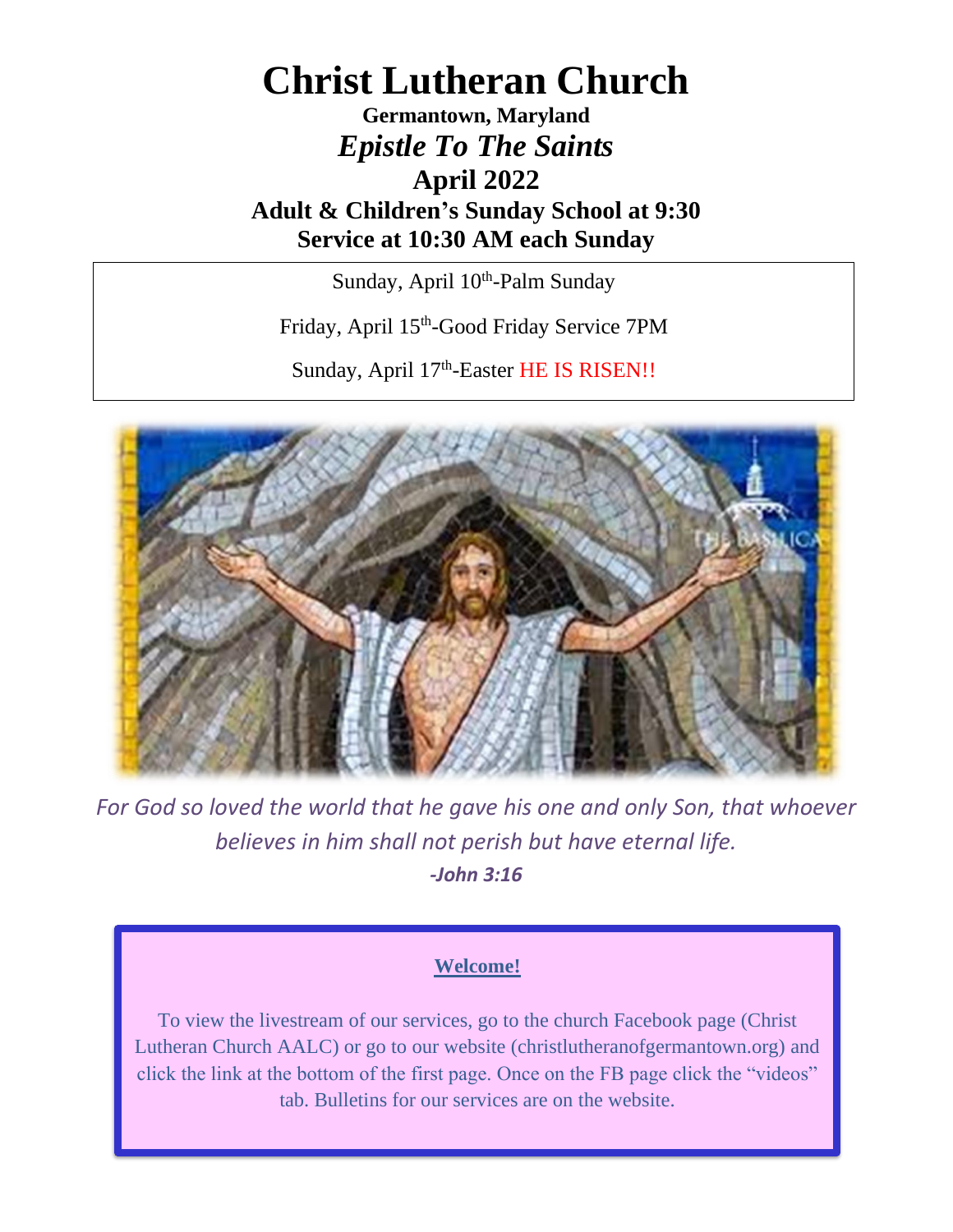### *Volume 46. No. 4 EPISTLE TO THE SAINTS*

## **April Birthdays**

**25th -Meryl Benenati**

#### *PRAYER AND PRAISE*

**NANCY GREGORY:** Father, we ask you to be with Nancy and help her to feel comfort and peace, as well as Your love.

**PASTOR CURTIS LEINS:** Father, we thank you for Pastor Leins. We pray that you will keep him in your care and bless his work in Your name.

**TRACI MCNALLY:** Father, bless Traci with comfort and healing as she undergoes her cancer treatments.

**PASTOR NIGEL BROWN:** Lord, bless Pastor Nigel as he begins his ministry at Hope Lutheran Church in Hampton, VA.

**FOR OUR CONGREGATION:** Father, we ask your merciful goodness in providing us with the wisdom, discernment and courage to do Your will.

**FOR OUR CHILDREN:** Lord, keep each of them strong in You each day. Protect them and guide them in the plan that You have for each of them.

**FOR OUR PASTORS:** By the power and presence of the Holy Spirit, please uphold and help them stand firm in the truth of Your gracious word.

**FOR THOSE SERVING AWAY FROM HOME:** Father, please guide them in Your mercy and bless them with the fullness of Your love.



**April Baptisms th -Audrey Stapf th -Meryl Benenati st -Jeane Flesch th -Carrie Perini**

Like us on Facebook. Christ Lutheran Church AALC Pastor McNally has our Facebook page looking great! Lots of wonderful information about our church, congregation, and news. Every week the service's video is posted. AWESOME!



#### christlutheranofgermantown.org

We encourage you to provide Jeane with your comments and things that you think would add additional value to the site.

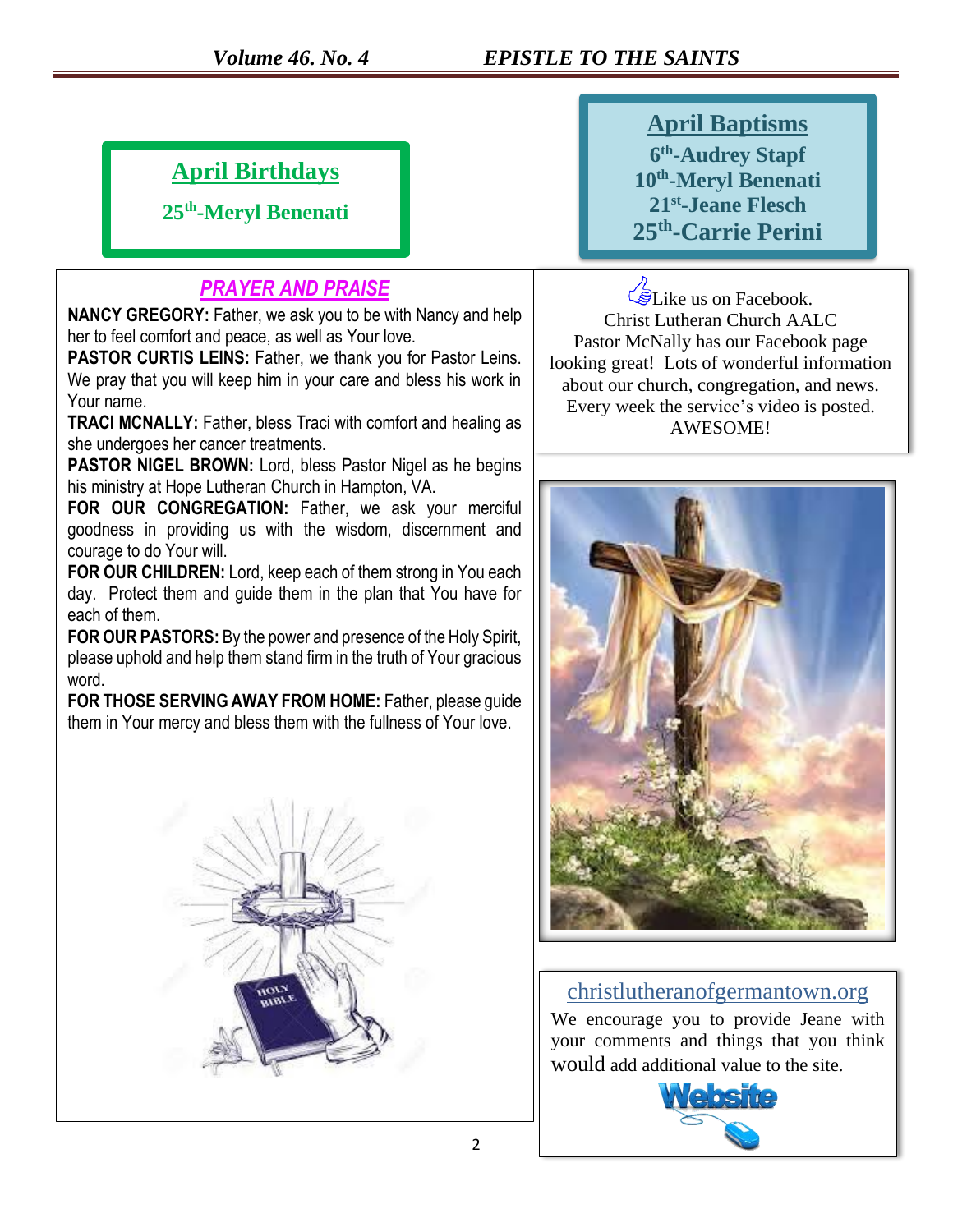*Volume 46. No. 4 EPISTLE TO THE SAINTS* 

Pastor Abraham McNally P.O. Box 4 Parshall, ND 58770

## **Children are our future!!**





*Your word is a lamp to my feet and a light to my path. -Psalm 119:105*